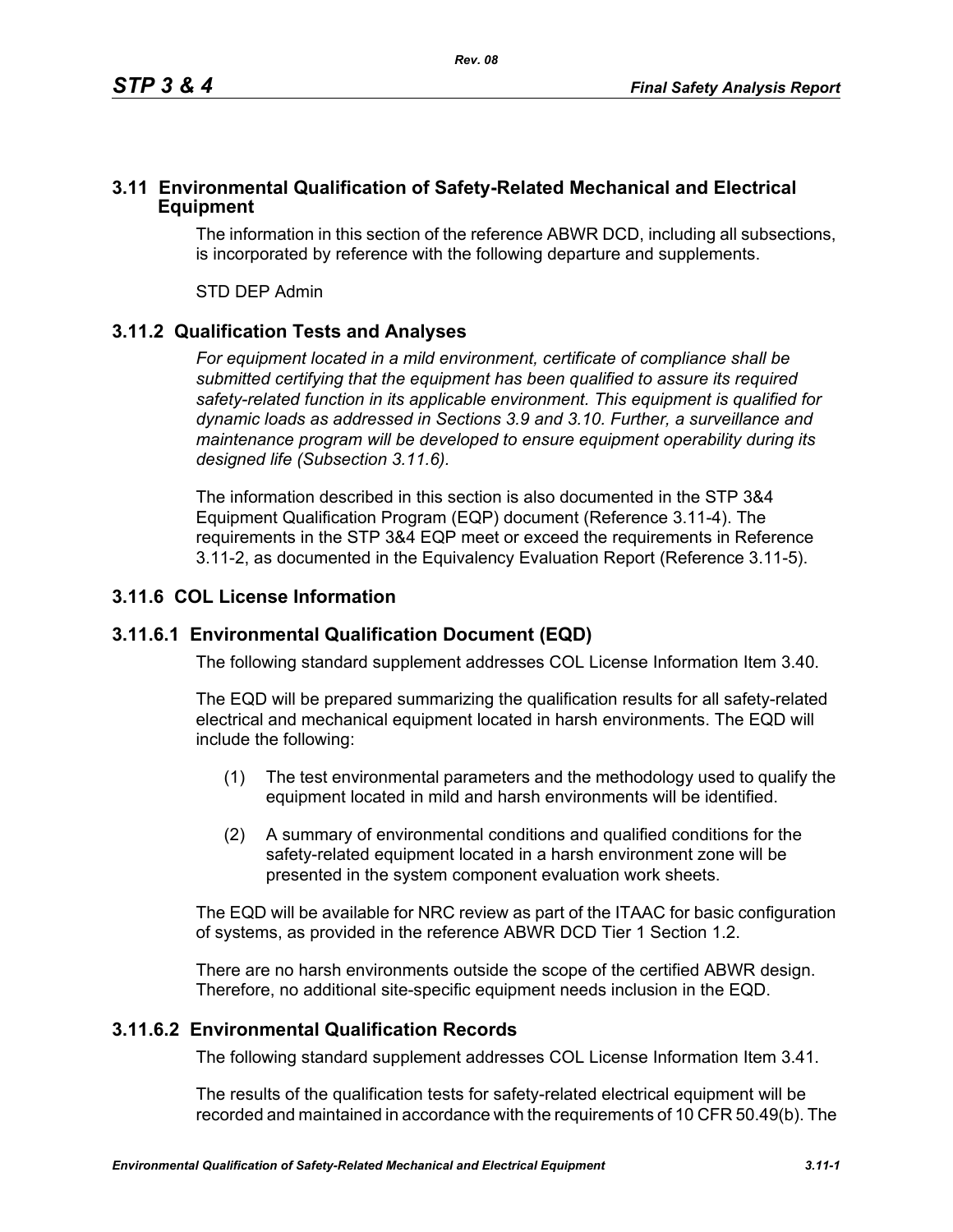records will be available for NRC review as part of the ITAAC for basic configuration of systems, as provided in the reference ABWR DCD Tier 1 Section 1.2.

### **3.11.6.3 Surveillance, Maintenance and Experience Information**

The following standard supplement addresses COL License Information Item 3.42.

The equipment certificates of qualification compliance will be required. A surveillance and maintenance program will be developed to ensure equipment operability during its designed life. More detail about surveillance program is in Chapter 16, Technical Specification. More detail about the maintenance program is in Chapter 17.06S as per 10 CFR 50.65.

A list of non-safety-related control systems subject to adverse environments will be evaluated for the safety implications as identified in IE Information Notice 79-22, Qualification of Control Systems. These are design related considerations that will be factored into the detailed design.The records of evaluation will be available for NRC review as part of the ITAAC for basic configuration of systems, as provided in the reference ABWR DCD Tier 1 Section 1.2.

Issues related to equipment wetting and flooding above the flood level as identified in IE Information Notice 89-63, Possible Submergence of Electrical Circuits Located Above the Flood Level Because of Water Intrusion and Lack of Drainage, are design related considerations that will be factored into the detailed design.The records of evaluation will be available for NRC review as part of the ITAAC for basic configuration of systems, as provided in the reference ABWR DCD Tier 1 Section 1.2.

### **3.11.6S Qualification of Mechanical Equipment**

To respond to RG 1.206 the following supplemental information is being provided. The process for determining the suitability of environmentally sensitive soft parts in mechanical equipment has been established for all commodities and sub-components of mechanical equipment that perform a safety-related function by adherence to the requirements of NEDE-24326-1-P "General Electric Environmental Qualification Program." This specification invokes the requirements of the applicable IEEE standards (e.g. 323 and 344), which will ensure that any elastomer, seal or lubricant used in mechanical equipment will be capable of performing the respective safety function under the environmental conditions to which it is subjected. Additionally, non-metallic subcomponents of mechanical equipment will be qualified in accordance with QME-1-2007, Appendix QR-B.

As stated in DCD Chapter 3.11.1, safety-related mechanical equipment are defined and specified in DCD Chapter 3.2. Specifically, for mechanical components, the requirements of DCD Chapter 3.9 ensure that any safety-related function is capable of being performed, including passive functions such as pressure boundary integrity. The documentation requirements of DCD Chapter 3.2.6 and 10CFR50 Appendix B ensure that the materials used will be capable of performing the safety-related functions defined for mechanical equipment and components. These requirements ensure that the constituent parts of a safety-related assembly or component is capable of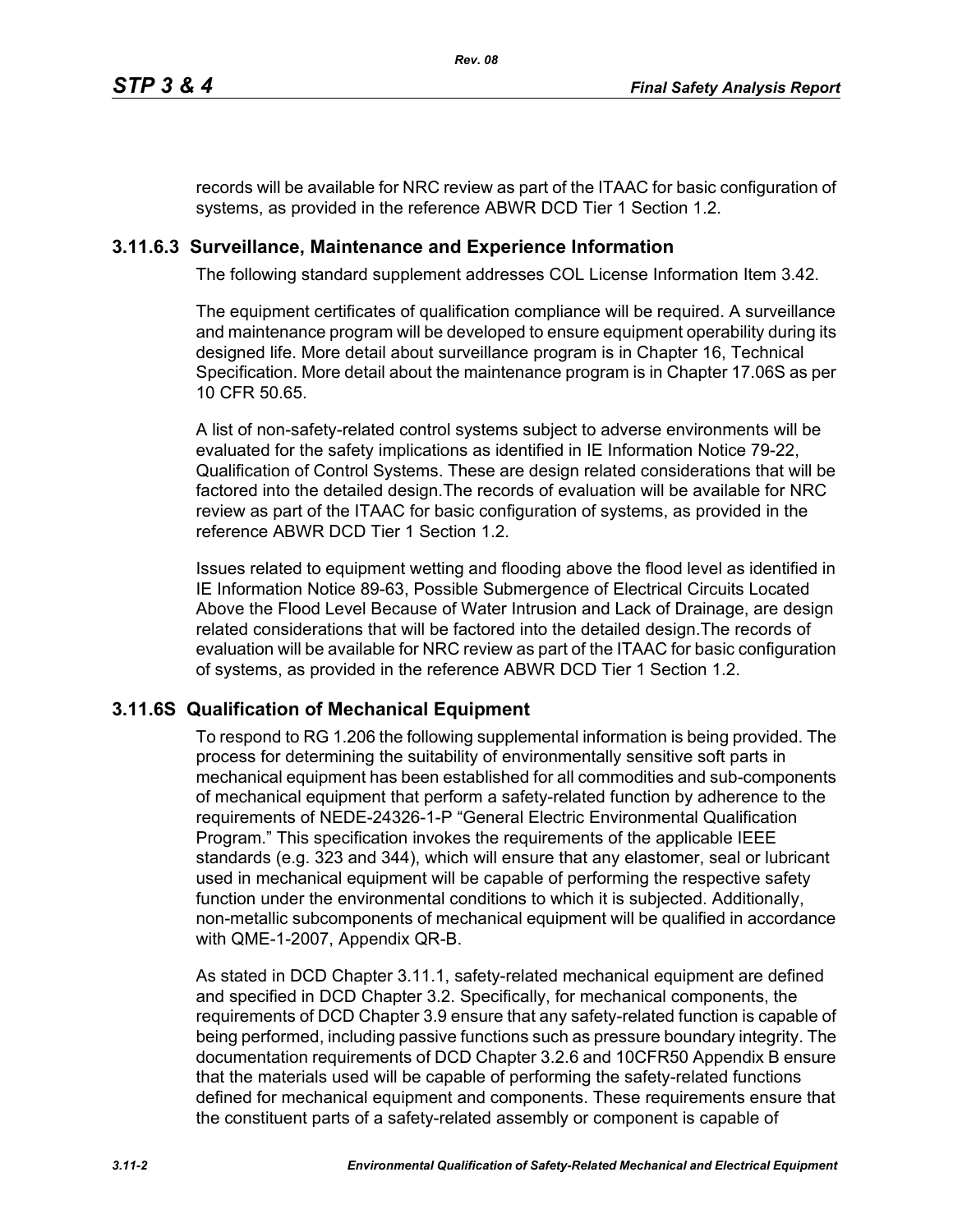performing its required function during normal, abnormal, test, design basis accident and post-accident environmental conditions.

### **3.11.7 Operational Information**

The following site-specific supplement provides an operational program description of the STP 3 & 4 Environmental Qualification (EQ) Program.

Equipment qualification activities for the STP 3&4 project that affect safety-related equipment will be conducted by detailed, written, and approved procedures and instructions. These procedures and instructions include the Operating Equipment Qualification Program (OEQP) in the Operation, Emergency Response, Maintenance, Test, Inspection, and Surveillance activities in the plant.

The EQ process verifies that each safety-related structure, system and component is appropriately qualified for use in the STP 3&4 project. EQ files are maintained for all safety-related equipment and non-safety-related post-accident monitoring devices that are subject to a harsh environment. The records generated by this program form the basis for the STP 3&4 equipment qualification operational program. The files are maintained for the operational life of the plant. Central to the EQ Program is the EQ Equipment List. The EQ Equipment List identifies the electrical, mechanical, and I&C equipment or components that must be environmentally qualified for use in a harsh environment.

EQ data packages are developed in accordance with industry standard practices. During construction, the Constructor will be responsible for ensuring that mounting, support, and connection configurations established during EQ are maintained in the installed condition. Deviations from the qualified configuration must be evaluated and documentation of the evaluations maintained in the EQ record files as Quality Assurance records in auditable form for the life of the plant. Upon completion of construction and beginning with the first system startup activities, EQ document packages are turned over to STPNOC as systems are completed and accepted by STPNOC. Field changes will be reviewed to ensure that parameters established during EQ are maintained. Deviations will be evaluated and documented in the EQ record files.

The program is responsible for all aspects of the continuing EQ program such as:

- **Maintenance of the EQ Equipment List**
- Plant procedures for control and maintenance of the EQ documentation
- **Evaluation of design and qualified life to support continued operation**
- Addressing programmatic aspects of the OEQP such as aging of non-metallic parts
- Evaluating engineering and design questions as they arise such as synergistic effects during long term power operations while allowing for considerations like available operating life with a margin for fulfilling important to safety functions during a DBA or other analyzed accident